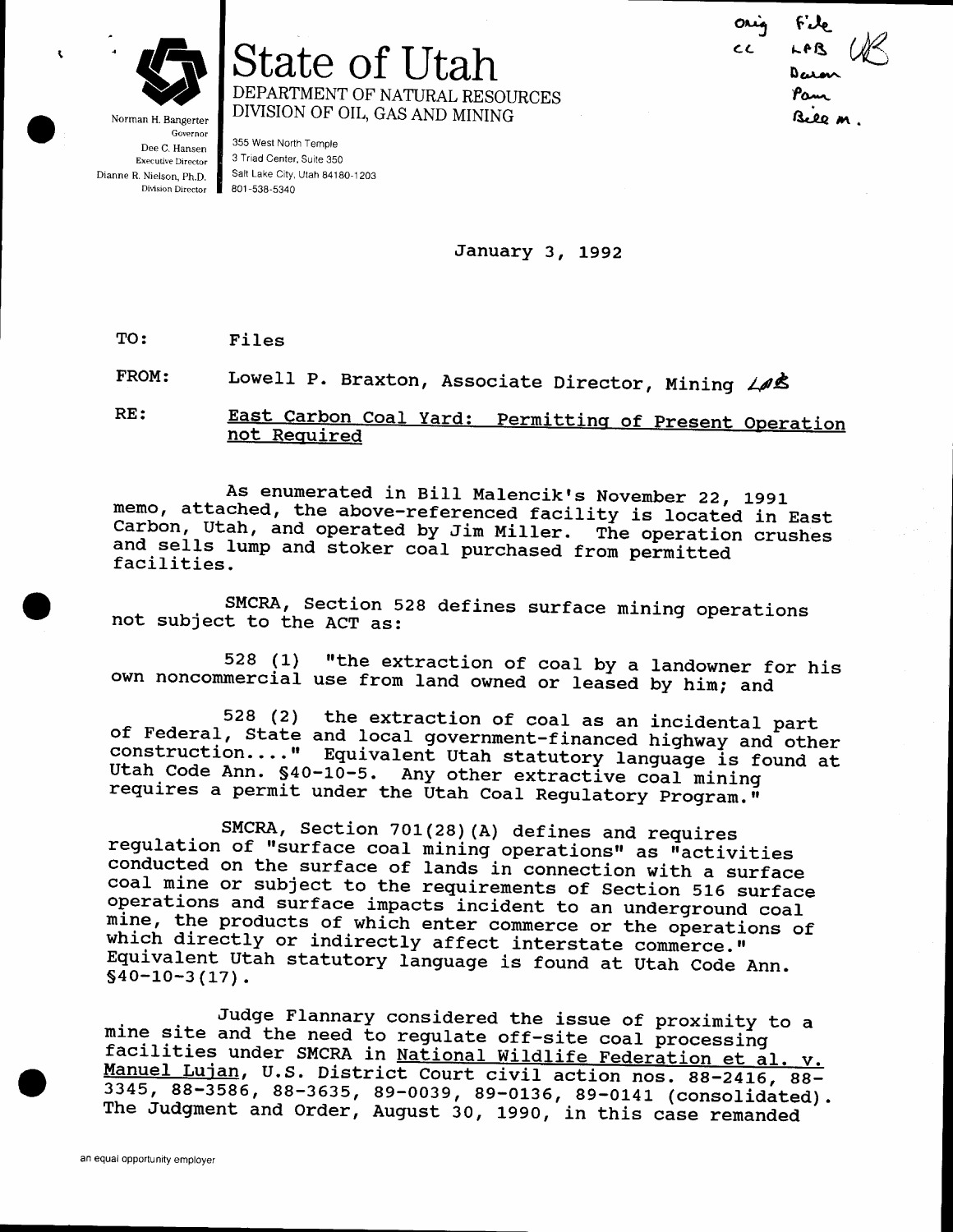Memo to file January 3, 1992

30 CFR SS785.21 and 827.1 to the Secretary "insofar as it makes<br>proximity to a mine site the limiting factor in deciding whether<br>to regulate an off-site coal processing facility;...." Judge<br>Flannary notes that off-site coa Flannary notes that off-site coal processing plants "in connection" with a mine will be regulated without regard to proximity to the mine. to regulate an off-site coal processing facility;...." Judge

Each of the mines providing feed material to the East<br>Carbon Yard is in compliance with the Utah Coal Regulatory<br>Program by virtue of approved permits. Based upon the above-<br>referenced report by Bill Malencik, the activiti

The statutory language is silent regarding regulation<br>of activities not "in connection with" surface coal mining<br>operations. In the above-cited case, Judge Flannary "agrees with the Secretary that his jurisdiction under the Act (for regulation<br>of off-site coal processing facilities) does not appear to run to<br>the docks at Hampton Roads, Baltimore or Long Beach."

In the East Carbon Yard issue, where feed from<br>regulated facilities is being crushed and sold, the question of<br>permitting turns on determining "connection with" regulated<br>activities.

None of the regulated facilities providing the feed<br>needs the East Carbon Yard in order to perform its obligations<br>under the Coal Regulatory Program, and the East Carbon Yard is<br>not reliant on a specific mine in order to f connection with" regulated activities, and that no permit for the East Carbon Coal Yard is required.

Activities at the East Carbon Yard should be<br>reevaluated subsequent to the promulgation of any federal and<br>state regulations resulting from the remand of 30 CFR SS785.21<br>and 827.1.

vb Attachment ECARB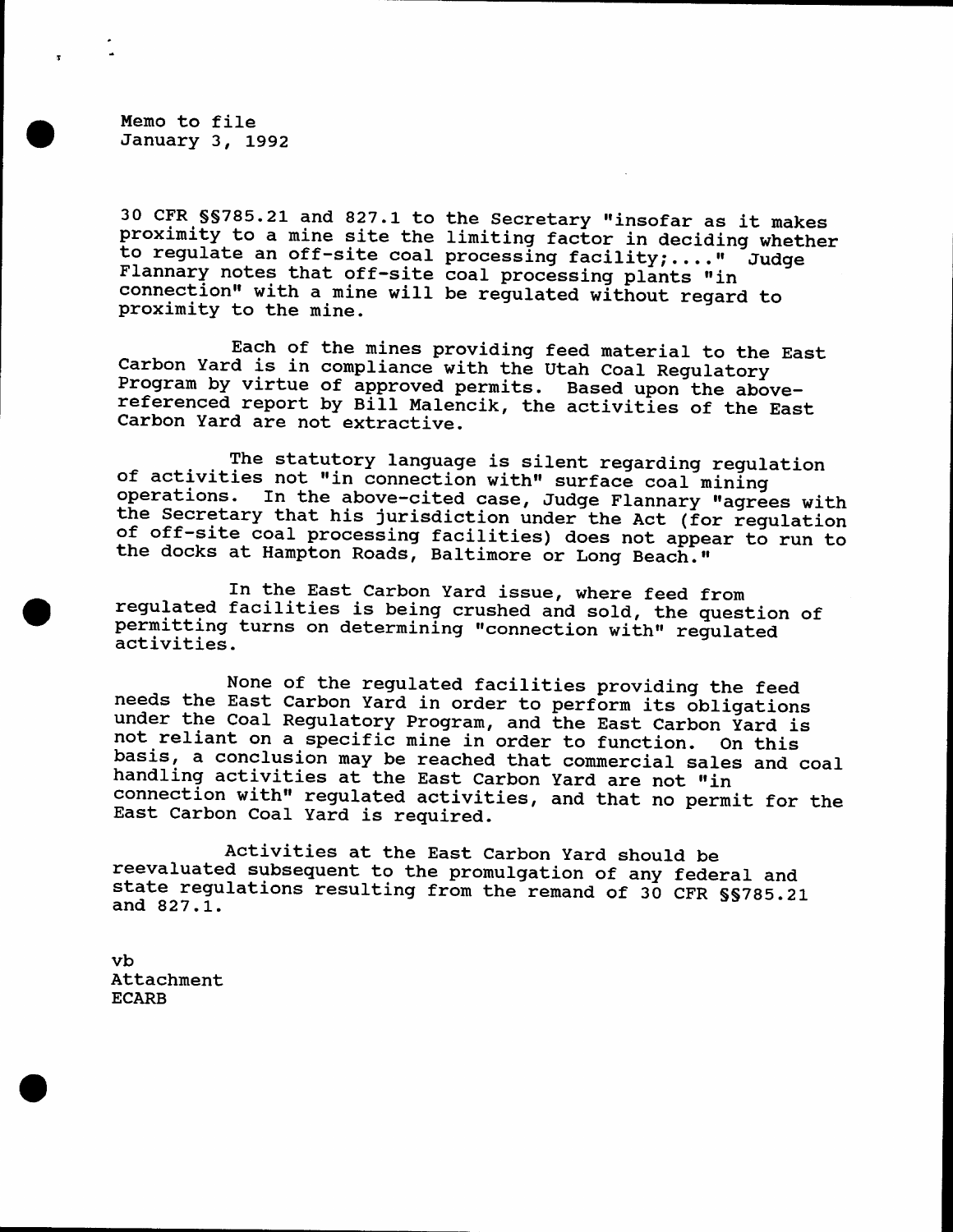

State of Utah DEPARTMENT OF NATURAL RESOURCES DIVISION OF OIL, GAS AND MINING

Norman H. Bangerter Governor Dee C. Hansen **Executive Director** Dianne R. Nielson, Ph.D. **Division Director** 

355 West North Temple 3 Triad Center, Suite 350 Salt Lake City, Utah 84180-1203 801-538-5340

November 22, 1991

Pamela Grubaugh-Littig, Permit Supervisor TO:

Wm. J. Malencik, Reclamation Specialist  $\mathcal{G}_{m}(\mathcal{Q}_{m})$ FROM:

RE: East Carbon Coal Yard

## Synopsis:

Jim Miller is operating a coal yard in East Carbon, The operations consist of (1) purchasing coal from Utah. three mines, (2) crushing some of the coal, and (3) selling lump and stoker coal. The coal is sold to East Carbon residents and the school.

His coal yard is not operating in connection with a coal mine. He is currently purchasing coal from mines mentioned below.

Facts:

| **    | Date of Investigation:          | November 22, 1991                                                                                                                                                                                                                                         |
|-------|---------------------------------|-----------------------------------------------------------------------------------------------------------------------------------------------------------------------------------------------------------------------------------------------------------|
| $+ +$ | People Present:<br>$\mathbf{r}$ | -Jim Miller, owner of coal yard<br>Phone # 888-2300<br>127 Berkley Ave.<br>East Carbon, UT 84520<br>-John M. Garr, Carbon County<br>Commissioner, DOGM Board Member<br>-Paul Clark, Mayor East Carbon<br>-Bill Malencik and Steve Demczak,<br><b>DOGM</b> |
| * *   | Land Ownership:                 | Railroad fee land leased to Mr.<br>Miller                                                                                                                                                                                                                 |
| **    | Size of the Coal Yard:          | 200' x 75'                                                                                                                                                                                                                                                |
| $+ +$ | Source of Coal:                 | Purchases coal (1) from PacifiCorp<br>(picks up coal from<br>Cottonwood/Wilberg refuse pile),<br>(2) CTM (Co-Op Mining), and (3)<br>Sunnyside (crushes coal for<br>employees).                                                                            |
|       | Operation:                      | -Very small operation.<br>-Coal is trucked in to the coal<br>yard.<br>-Coal crushed during a two day<br>period was observed. The volume<br>was estimated to be about 2 tons.                                                                              |

Coal yd vs. Parcining Plant

Tom: can we

descurs don en Friday?

I think short 10 min

I un.

- 3 yes, opening<br>an equal opportunity employer Cine 2 the 1950's.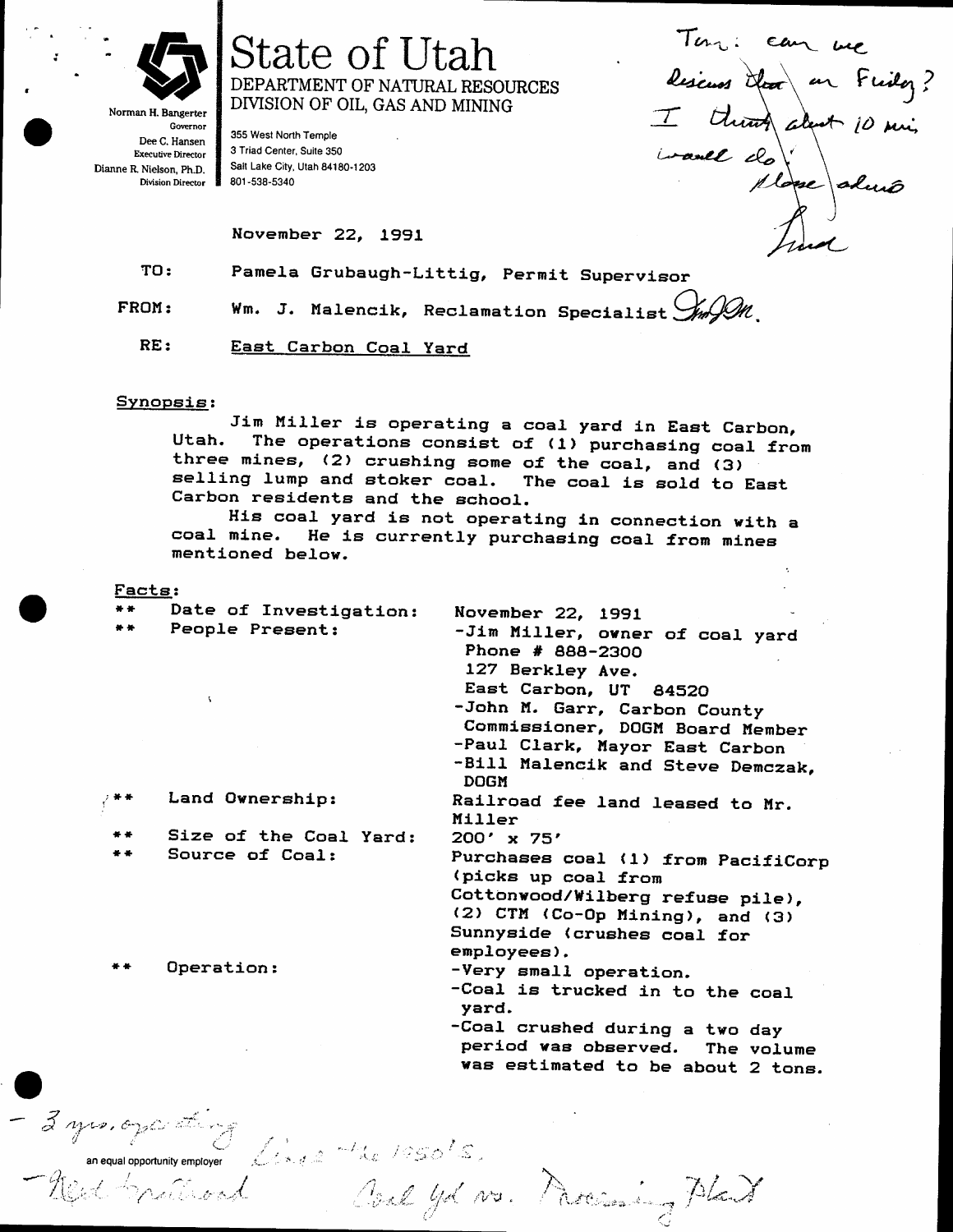## Requiations on Preparation Plants: State Regulations R-614-302:

260. Coal Processing Plants Not Located Within the Permit Area of a Mine.

261. R614-302-260 applies to any person who operates or intends to operate a coal processing plant outside the permit area of any coal mining and reclamation operation, other than such plants which are located at the site of ultimate coal use. Any person who operates such a processing plant will obtain a permit from the Division in accordance with the requirements of R614-302-260.

## State Definitions:

"Coal Preparation or Coal Processing" means the chemical and physical processing and the cleaning, concentrating, or other processing or preparation of coal.

"Coal Processing Plant" means a facility where coal is subjected to chemical or physical processing or the cleaning, concentrating, or other processing or preparation. Coal processing plant includes facilities associated with coal processing activities, such as, but not limited to, the following: loading facilities; storage and stockpile facilities; sheds, shops, and other buildings; water-treatment and water-storage facilities; settling basins and impoundments; and coal processing and other waste disposal areas.

## Federal Regulations:

§ 827.1 Scope.

This part sets forth requirements for coal preparation plants operated in connection with a coal mine but out-

side the permit area for a specific mine.

§ 827.11 General requirements.

Each person who operates a coal preparation plant subject to this part shall obtain a permit in accordance with § 785.21 of this chapter, obtain a bond in accordance with subchapter J of this chapter, and operate that plant in accordance with the requirements of this part.

On the one hand referring to 260, 261, 827.1 and 827.11, it would appear to me that Mr. Miller's plant is not operating in connection with a coal mine, but is operating as a coal yard. Therefore, his coal yard would not have to On the other hand, reading the definitions be permitted. above would lead one to believe that such coal yards must be permitted.